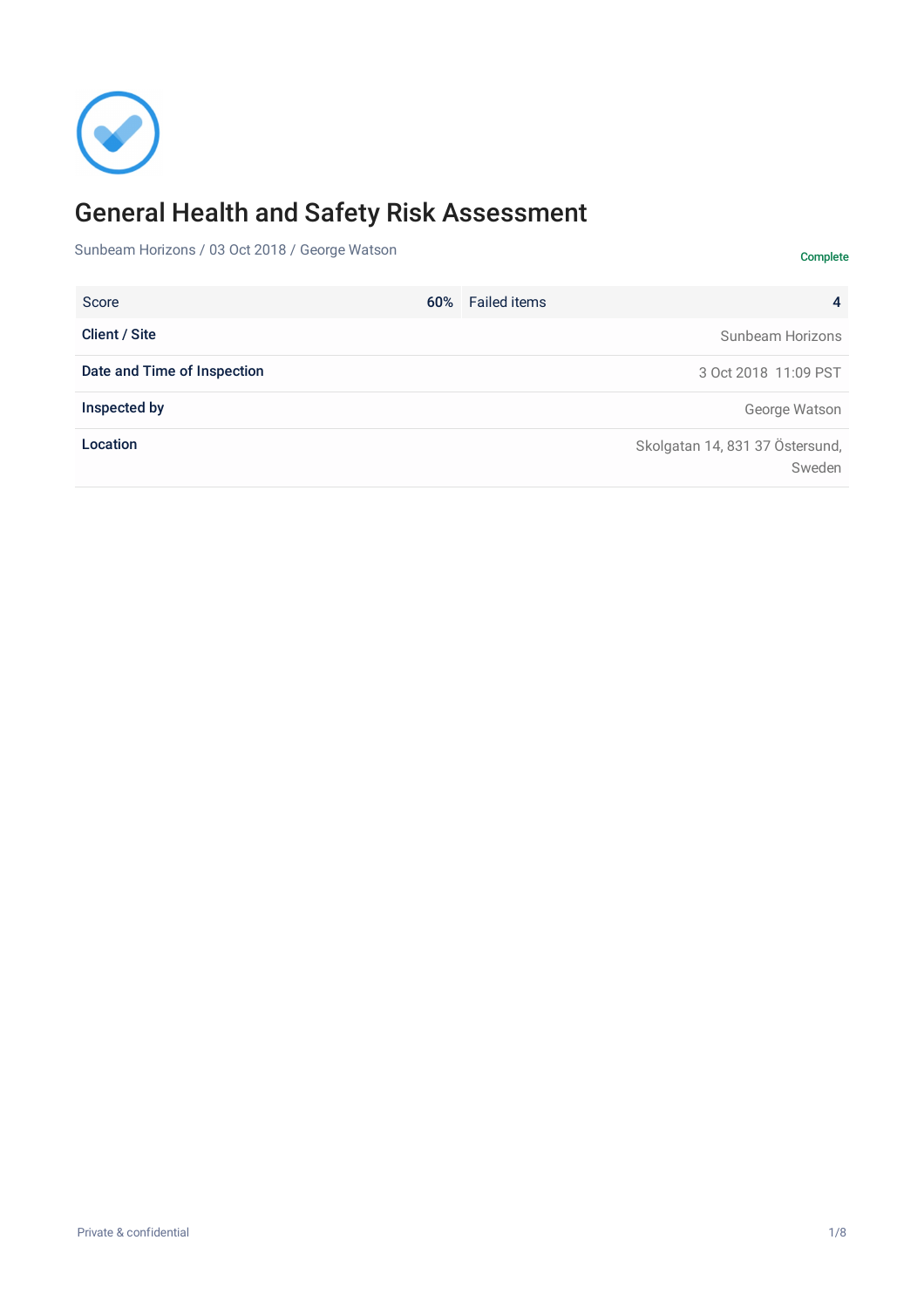| <b>Failed Items</b>                                        | 4 failed |
|------------------------------------------------------------|----------|
| Assessment / Biological (e.g. hygiene, disease, infection) |          |
| Are there biological hazards observed?                     | At Risk  |
| <b>Assessment / Chemicals</b>                              |          |
| Are there chemical hazards observed?                       | At Risk  |
| <b>Assessment / Environment</b>                            |          |
| Are there environment hazards observed?                    | At Risk  |
| Assessment / Machinery, Plant and Equipment                |          |
| Are there machinery, plant and equipment hazards observed? | At Risk  |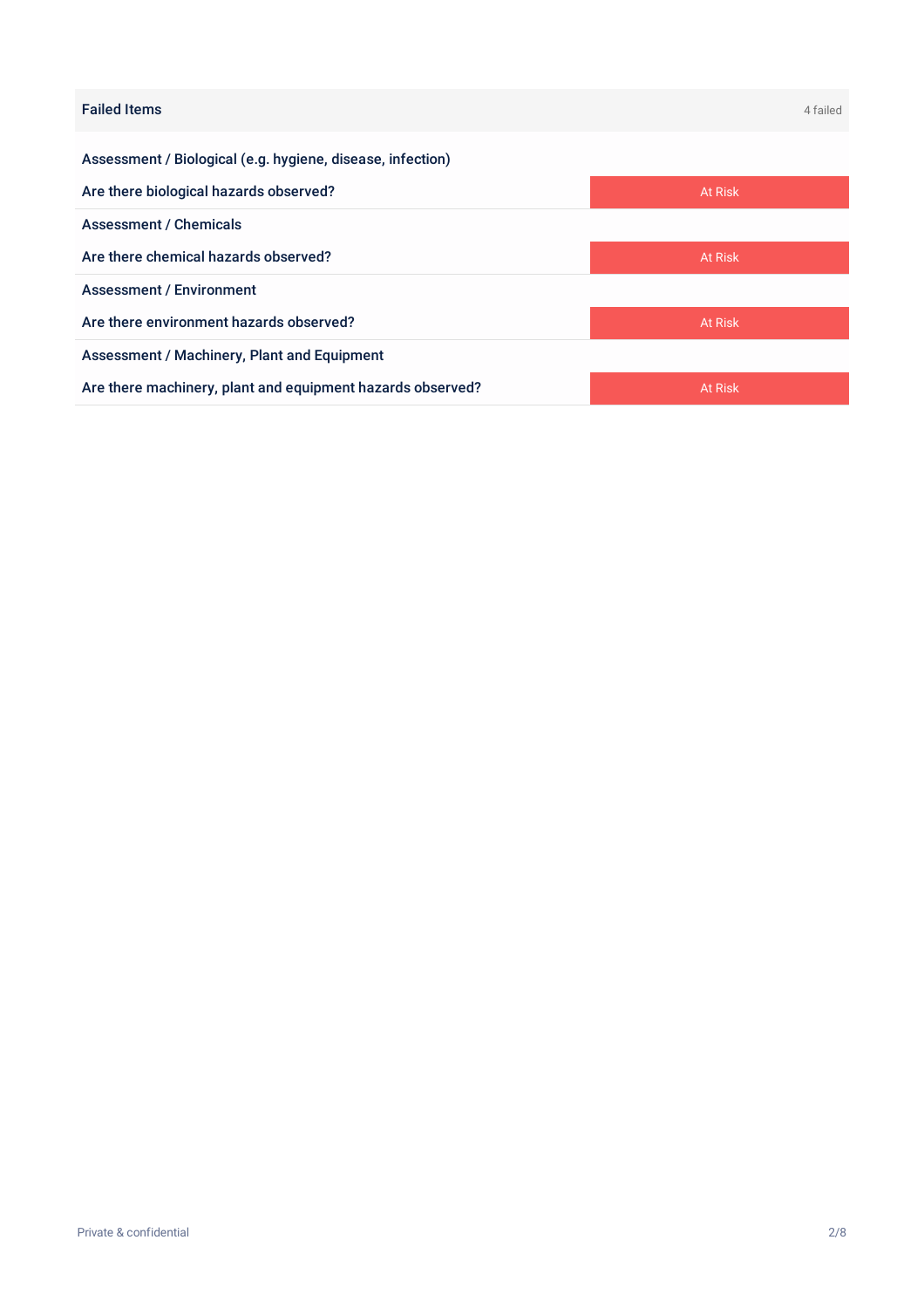## Hazard Identification

## Enter description of procedure, task or worksite being assessed

constructing a building

## Biological (e.g. hygiene, disease, infection) and the contraction of the 1 failed, 0%

Are there biological hazards observed? At Risk and At Risk and At Risk and At Risk and At Risk

#### Click Add Hazard after you have observed and identified a hazard

| Hazard 1                                  |                                      |
|-------------------------------------------|--------------------------------------|
| Choose the type of hazard                 | Other                                |
| Kindly specify                            | Garbage nearby the construction site |
| <b>Description of hazard</b>              |                                      |
| Rotten food and other materials scattered |                                      |
|                                           |                                      |

#### Take a photo (Optional)



Photo 1

| <b>Risk rating</b> |                       |
|--------------------|-----------------------|
| Consequence        | <b>Minor Injuries</b> |
| Likelihood         | <b>Unlikely</b>       |
| <b>Risk rating</b> | <b>Medium</b>         |
| Controls           |                       |

Select control measures Elimination and the select control measures Elimination and the select control measures

|                                                                  | <b>Administrative Controls</b> |  |
|------------------------------------------------------------------|--------------------------------|--|
| <b>Chemicals</b>                                                 | 1 failed, 0%                   |  |
| Are there chemical hazards observed?                             | At Risk                        |  |
| Click Add Hazard after you have observed and identified a hazard |                                |  |
| Hazard 1                                                         |                                |  |

Choose the type of hazard **Exercise 2018** Choose the type of hazardous chemical(s)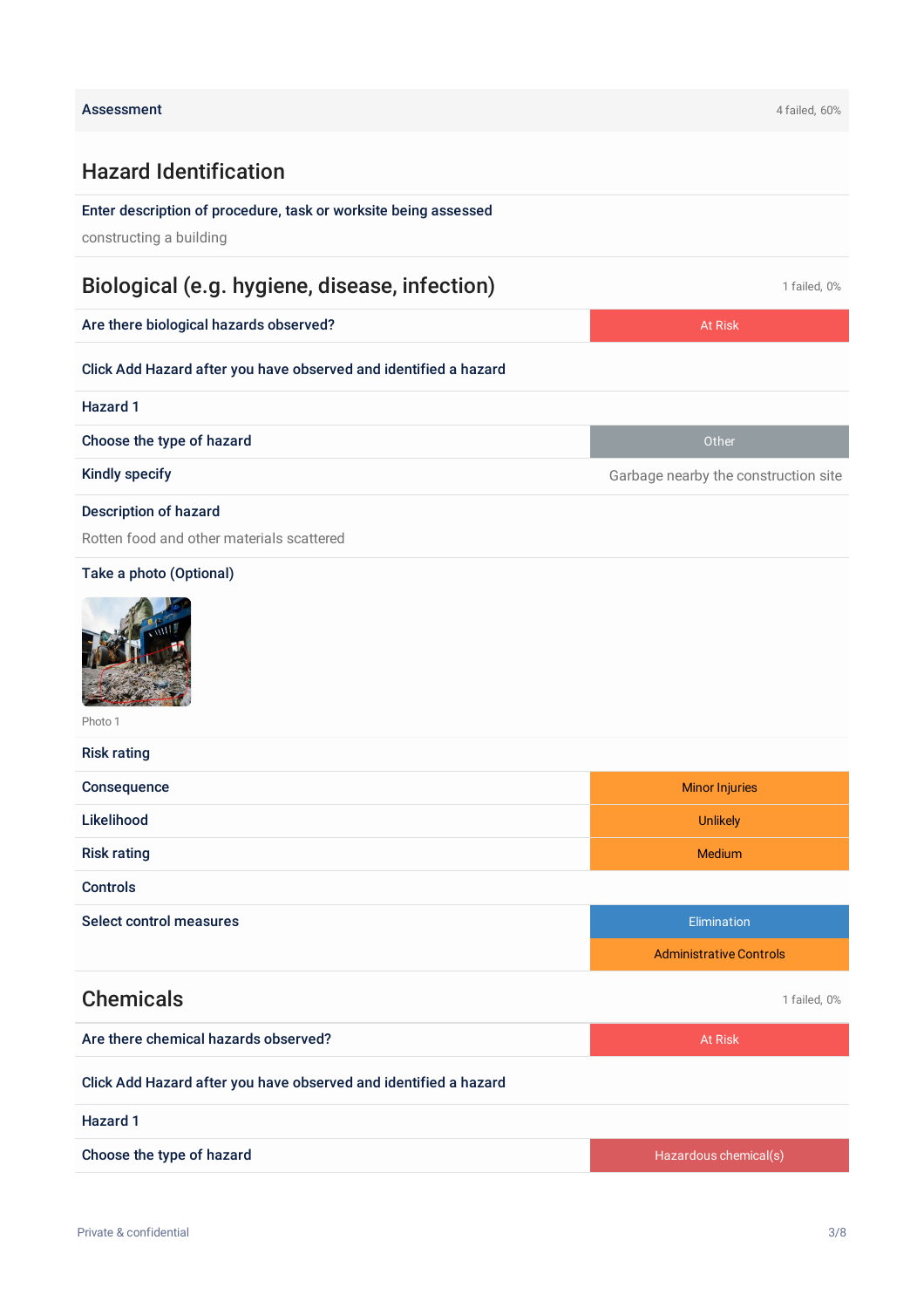#### Description of hazard

Saw some chemicals stacked in one area. Some need to be disposed of and not to be mixed with other chemicals.

#### Photo of hazard (optional)



Photo 2

#### Name of chemical(s) / Details

Hexachlorocyclopentadiene Hexamethylenediamine Hydrazine Hydrocyanic acid

#### Risk rating

| Consequence                                                      | <b>Major Injuries</b>          |  |
|------------------------------------------------------------------|--------------------------------|--|
| Likelihood                                                       | Likely                         |  |
| <b>Risk rating</b>                                               | <b>High</b>                    |  |
| <b>Controls</b>                                                  |                                |  |
| <b>Select control measures</b>                                   | Elimination                    |  |
|                                                                  | <b>Administrative Controls</b> |  |
|                                                                  | <b>PPE</b>                     |  |
| <b>Critical Incident</b>                                         | 100%                           |  |
| Are there critical hazards observed?                             | Safe                           |  |
| <b>Energy Systems</b>                                            | 100%                           |  |
| Are there energy system hazards observed?                        | Safe                           |  |
| <b>Environment</b>                                               | 1 failed, 0%                   |  |
| Are there environment hazards observed?                          | <b>At Risk</b>                 |  |
| Click Add Hazard after you have observed and identified a hazard |                                |  |
| <b>Hazard 1</b>                                                  |                                |  |
| Choose type of hazard                                            | Sun exposure                   |  |
| Description of hazard<br>Too much sun exposure                   |                                |  |
| Photo of hazard (optional)                                       |                                |  |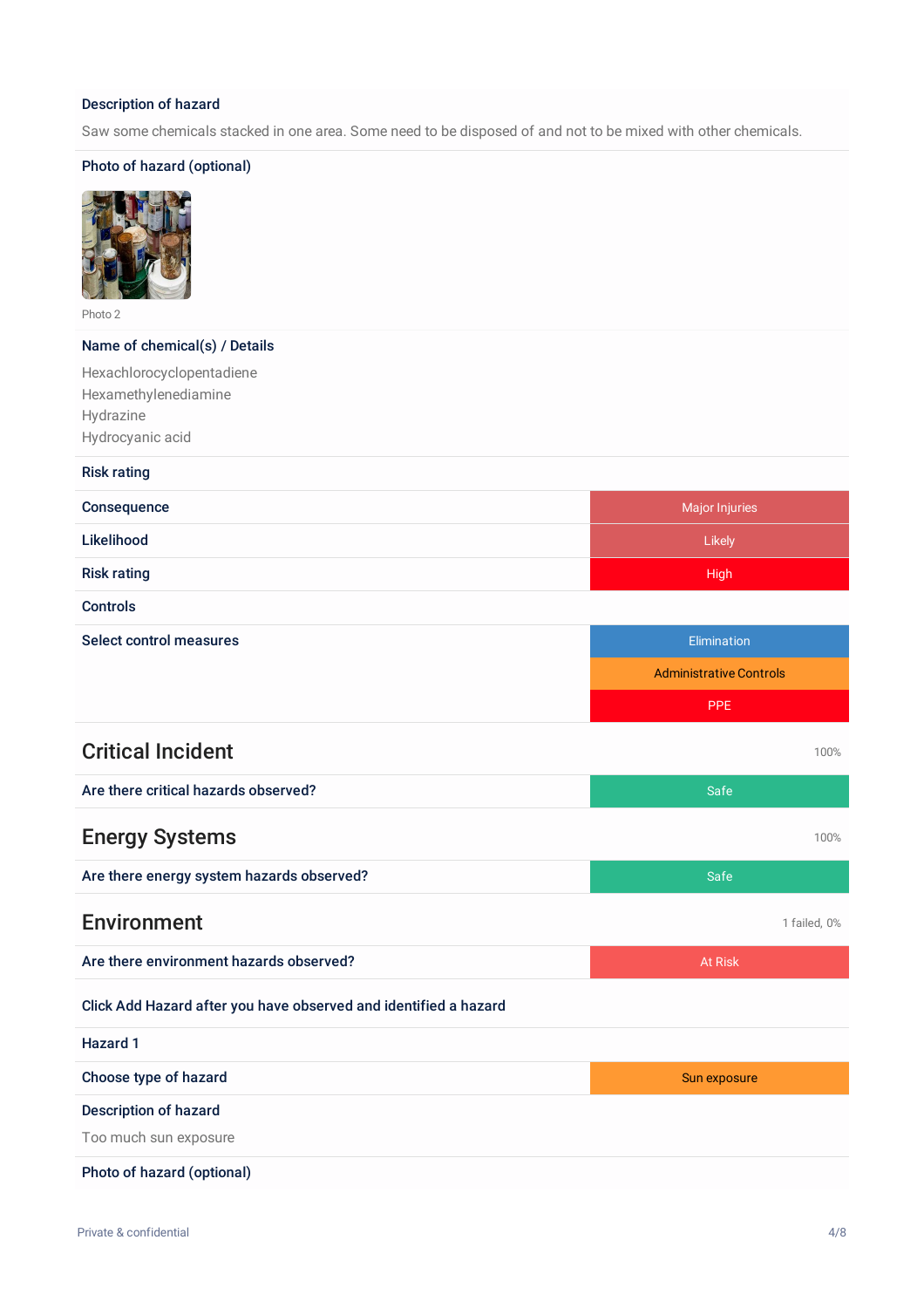| Photo 3 |
|---------|

| <b>Risk rating</b>                                               |                                |  |  |
|------------------------------------------------------------------|--------------------------------|--|--|
| Consequence                                                      | <b>Major Injuries</b>          |  |  |
| Likelihood                                                       | Likely                         |  |  |
| <b>Risk rating</b>                                               | High                           |  |  |
| <b>Controls</b>                                                  |                                |  |  |
| <b>Select control measures</b>                                   | <b>Engineering Controls</b>    |  |  |
|                                                                  | <b>Administrative Controls</b> |  |  |
|                                                                  | <b>PPE</b>                     |  |  |
| <b>Facilities / Built Environment</b>                            | 100%                           |  |  |
| Are there facilities / built environment hazards observed?       | Safe                           |  |  |
| <b>Machinery, Plant and Equipment</b>                            | 1 failed, 0%                   |  |  |
| Are there machinery, plant and equipment hazards observed?       | <b>At Risk</b>                 |  |  |
| Click Add Hazard after you have observed and identified a hazard |                                |  |  |
| <b>Hazard 1</b>                                                  |                                |  |  |
| Choose type of hazard                                            | Machinery (fixed plant)        |  |  |
| <b>Description of hazard</b>                                     |                                |  |  |
| Damaged crane boom                                               |                                |  |  |
| Photo of hazard (optional)                                       |                                |  |  |
| À<br>Photo 4                                                     |                                |  |  |
| <b>Risk rating</b>                                               |                                |  |  |
| Consequence                                                      | Fatality                       |  |  |
| Likelihood                                                       | Likely                         |  |  |
| <b>Risk rating</b>                                               | <b>High</b>                    |  |  |

Controls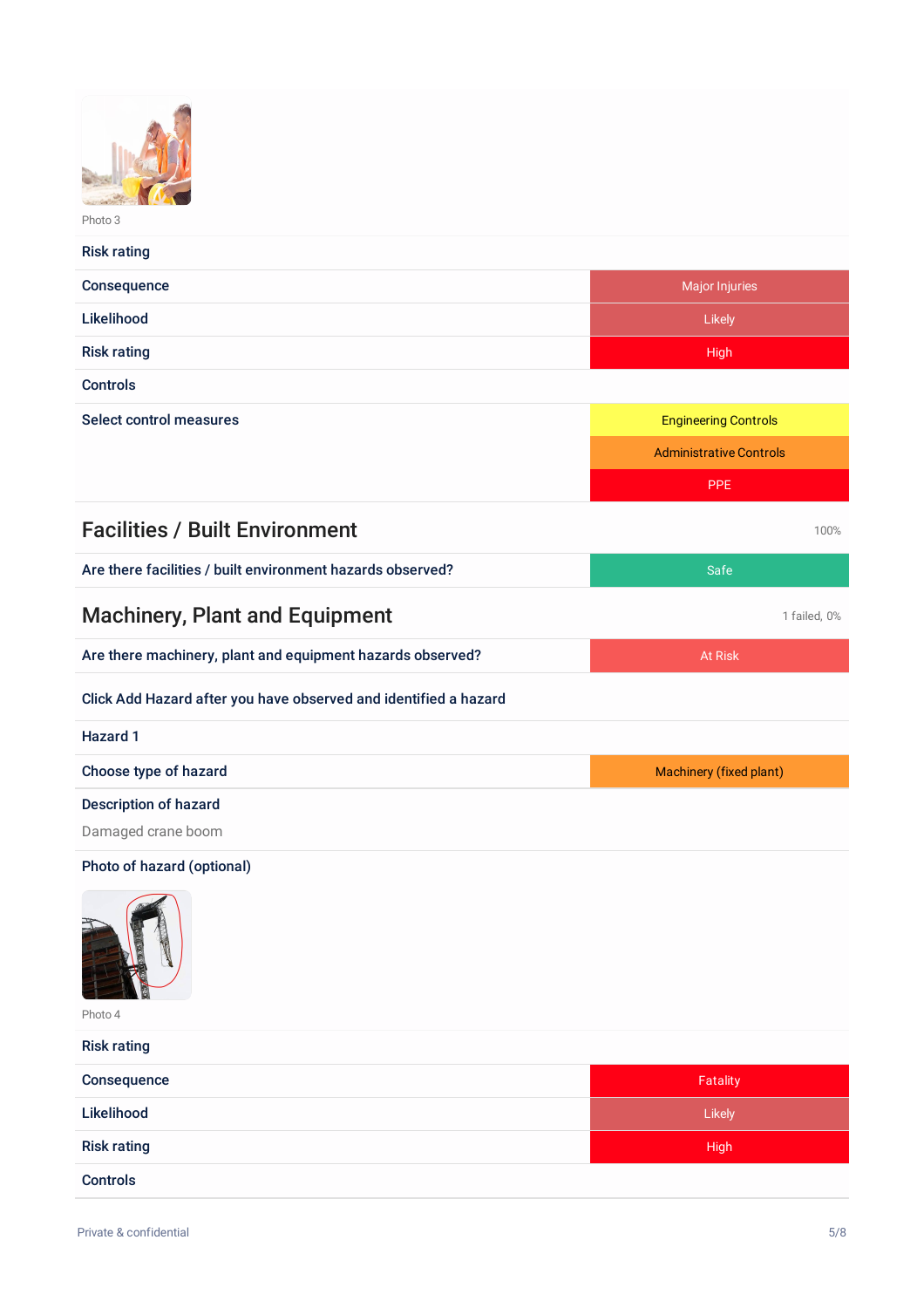

## References

Risk Matrix Reference

# **Risk Matrix**

| Likelihood   |                                      | Very<br>Likely | Lively        | <b>Unlikely</b> | <b>Highly</b><br><b>Unlikely</b> |
|--------------|--------------------------------------|----------------|---------------|-----------------|----------------------------------|
| Consequences | <b>Fatality</b>                      | <b>High</b>    | <b>High</b>   | <b>High</b>     | <b>Medium</b>                    |
|              | Major<br><b>Injuries</b>             | <b>High</b>    | <b>High</b>   | <b>Medium</b>   | <b>Medium</b>                    |
|              | <b>Minor</b><br><b>Injuries</b>      | <b>High</b>    | <b>Medium</b> | <b>Medium</b>   | Low                              |
|              | <b>Negligible</b><br><b>Injuries</b> | <b>Medium</b>  | <b>Medium</b> | Low             | Low                              |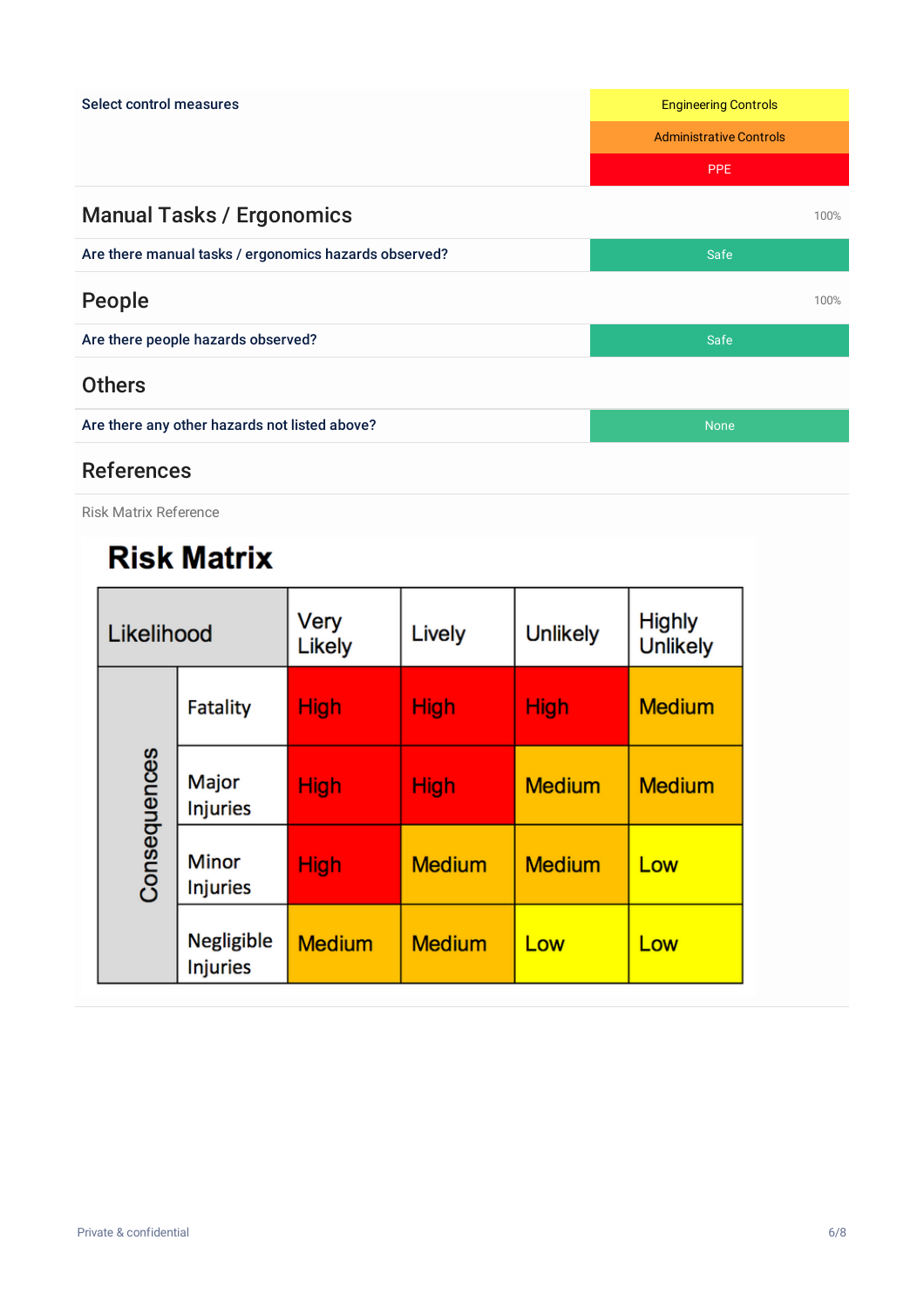Hierarchy of Controls Reference



## **Monitor and Review Controls 100%** 100%

Are the planned control measures sufficient and effective in minimizing the level of risk? Yes Are further control measures required in future? Are further control measures required in future? Have there been any changes to the planned control measures? No wave there is no wave No

## Completion

#### Recommendations

Conduct regular inspections to ensure that the construction work area is hazard free. remind your workers to always wear PPE to protect themselves from uncontrolled hazards present on site.

#### Full Name and Signature of the Inspector



George Watson

3 Oct 2018 13:03 PST